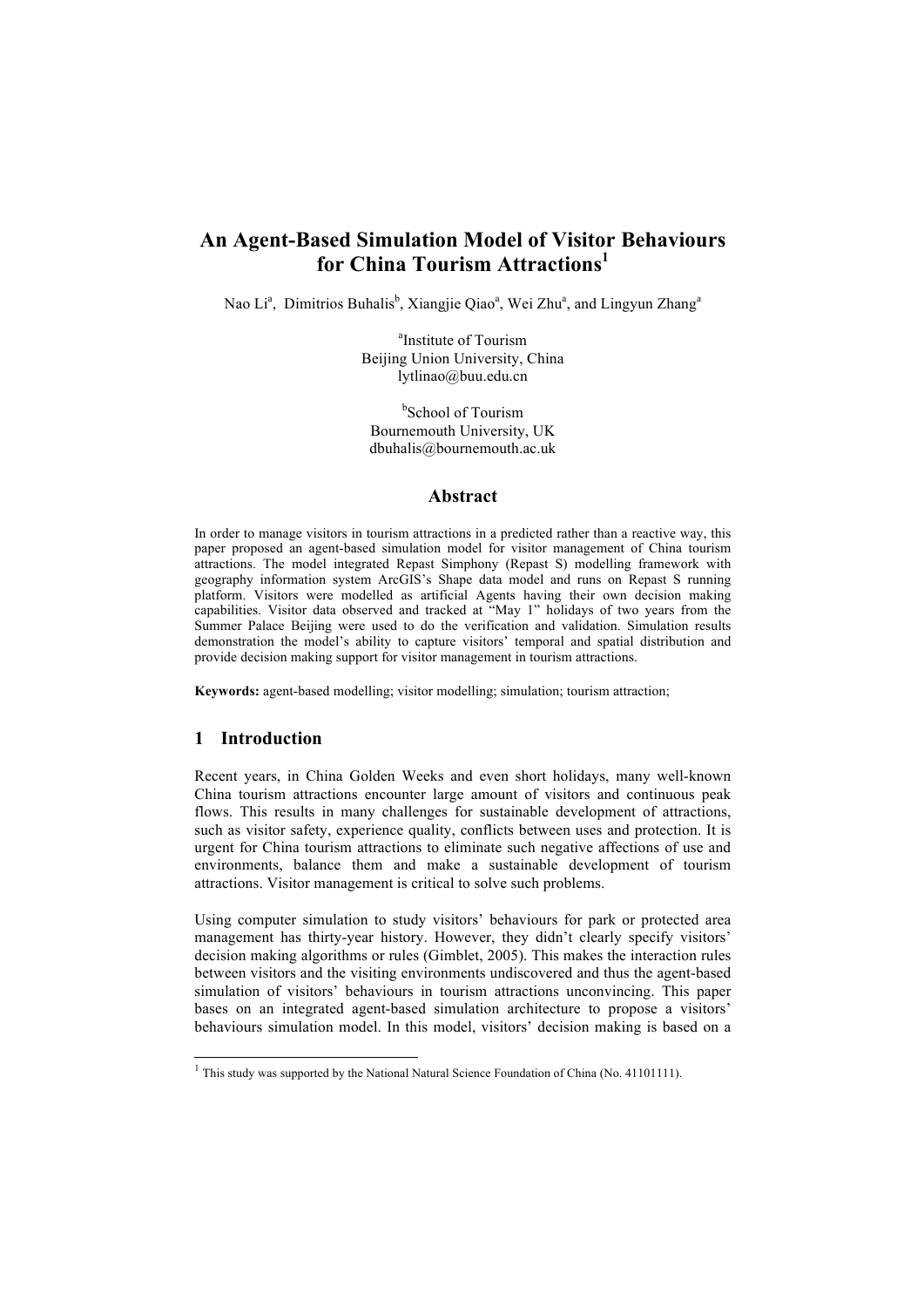dynamic decision making algorithm. The proposed model is validated in the Summer Palace, one of the famous China tourism attractions, visitor load increasing year by year. The validation experiment indicates the proposed model can reflect the real visitor distribution in the Summer Palace, Beijing. Analysis of the simulation data produced by the model running provides some critical visitor management implications for China tourism attractions.

## **2 The Visitor Behaviour Simulation Model**

The architecture of the proposed simulation model integrates the elements of Repast Simphony (Repast S) 2.0. and ArcGIS 9.3. It consists of four kinds of key elements: various Agents , Agents' abstract organization Contexts and sub-Context, the interaction organization between Agents Projection and the geographic environmental elements in format of Shape documents (Howe, et al., 2006).

### **2.1 Contexts and projections**

The visitor behaviour simulation model has three layers of Contexts. The highest layer is Tourism attraction Context; the second layer is Scenic Stop Context and Visitor Context; the third layer is Road Context, Stop Context, Junction Context and Area Context, which are sub-Contexts of Scenic Stop Context. All Contexts have such properties as Year, Season, Week, Time and Weather, etc. Stop Context has such properties as Altitudes, Weights and Heights of buildings, etc., as well. The Projection of Junction Context is Network. The Projections of other Contexts are all Geography because visitor behaviours closely relate to geographic data, such as roads, altitudes, natural and culture scenery, etc.

### **2.2 Agents**

**Visitor Agents.** Visitor Agents represent the visitors in tourism attractions. Each Visitor Agent has static properties such as ID, Name, Visit types (Individual or Group), Age group, Preferences, Visit objective (sightseeing, recreation, exercise, etc.); and dynamic properties related to visitor behaviours such as Visiting directions, Visiting speed, Staying time at scenic spots, Sign of leaving tourism attraction etc. The values of dynamic properties change with the moving of visitors and the changes of time and space environments visitors are involved in. The values of both static and dynamic properties decide Visitor Agents' behaviours. Basic behaviours of Visitor Agents involve moving and stopping at a Stop (taking photos, resting, etc.).

**Roads and Junction Agents.** Road Agents and Junction Agents represent roads and junctions in geographic environments of tourism attractions, respectively. Road Agents have properties ID, Identifier, Junctions, etc. Junction Agents connect the edges of ArcGIS network graphs into roads. The interaction structure of Road Agents is Geography Projection. A Junction Agent has properties like ID, Geographic coordinates, Roads connected to itself. The interaction structure of Junction Agents is Network Projection.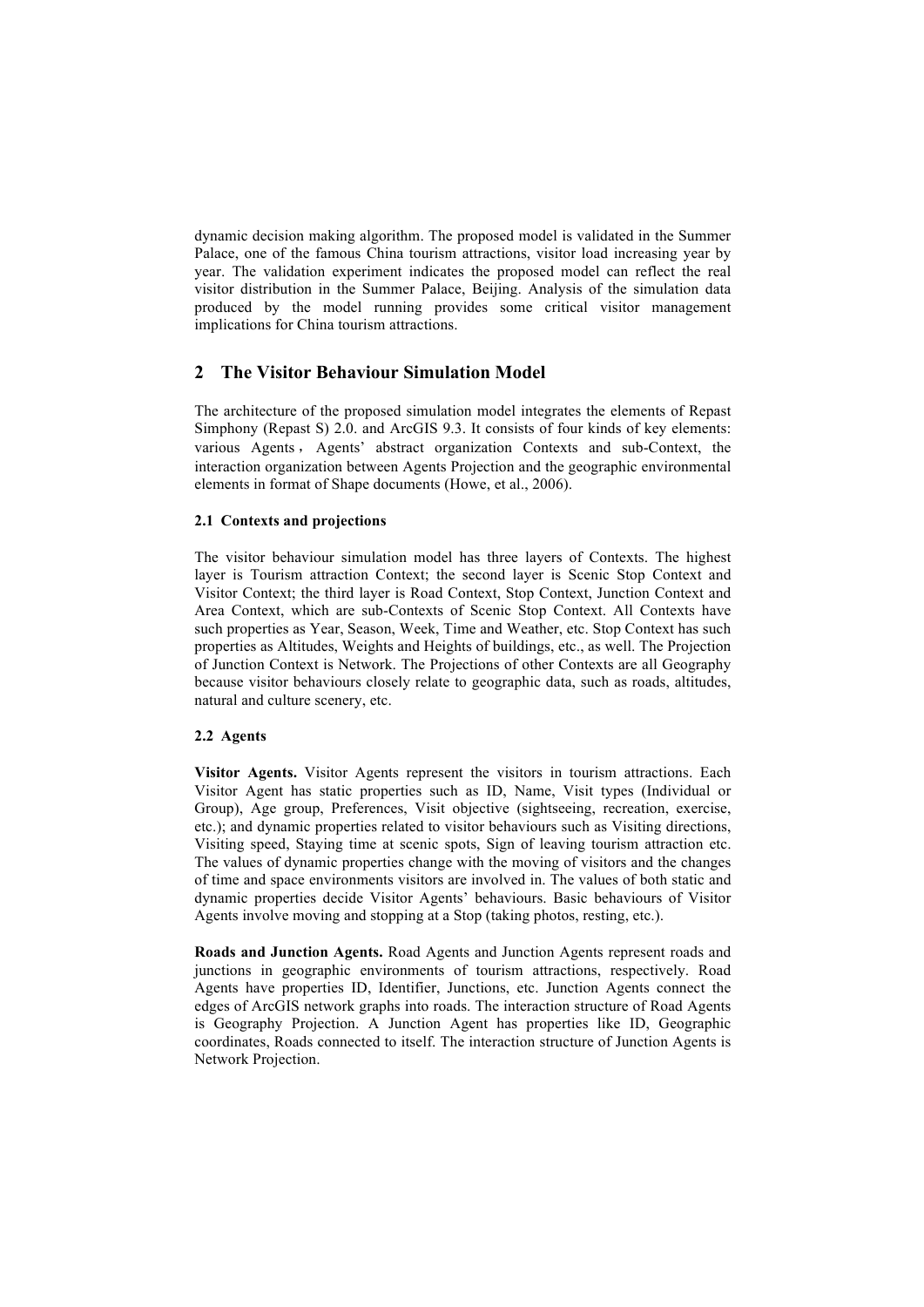**Stops and Area Agents.** Stop Agents represent the places where visitors could stay. Stop Agents have properties like ID, Geographic coordinates, Function, Attraction, Status, the Number of Visitors, etc. Functions could be Scenic Stops, Service Center, Parking Lot, Toilet, Shopping, Food, Resting, etc. Attraction refers to the extents the Stop could attract visitors, which could be related to some properties of Contexts like seasons, weathers, etc. Status refers to the service status of Stops, such as Normal, Full Repairing, Partially Repairing, etc. The numbers of visitors dynamically get values from Stops' Context. Area Agents refer to a congregation of close Stops, Roads and Junctions connected with the Stops (including water areas which can ship visitors or provide visiting service by ships).

#### **2.3 Dynamic decision making of Visitor Agents**

After a Visitor Agent arrives at a Stop and stays for a while, it needs to make a decision on where to go next. There are many factors that affect the choices of next Stops, such as properties of Contexts like time, seasons, weather, etc., and properties of the next Stop like function, attraction, status, etc., and even the routs leading to them. In this study, we choose the most effective factors to China visitors in China tourism attractions: (1) time cost to go to the next stop; (2) attractions of the next stops.

With regard to what a Visitor Agent also need to decide when it arrives at a Stop: how long it will stay in this Stop and by what a speed it will go to the next Stop, in current research stage this study applies statistic methods. The choices of stay time and visiting speed base on the statistic data of collected samples in terms of different time periods.

## **3 Simulation**

This study takes the Summer Palace Beijing of China as case study. Two years of data collection focus on the Long Promenade area, one of the areas with heavy visitor load in the Summer Palace. The collected visitor behaviour data is used to configure running parameters of the model and validate the model.

### **3.1 Data Collection**

Data was collected two times in two year. The first time is 3 days,  $1<sup>st</sup>$  to  $3<sup>rd</sup>$  of May, 2012 (China "May 1" holidays). The second time is 1 day,  $1<sup>st</sup>$  of May, 2013. Each day data was collected from 8:00 to 17:00 in two ways: (1) Observing scenic spots: collect visitor types, visitor numbers in observed scenic spots, visitor numbers to different directions leaving the observed scenic spots, etc., in every 15 minutes; (2) Tracing visitors: trace visitor moving in the Long Promenade by following visitors (mainly groups) and collect visitor type, the numbers of visitors in each groups, time of entering and leaving the Long Promenade, how long visitors stay in the observed scenic spots.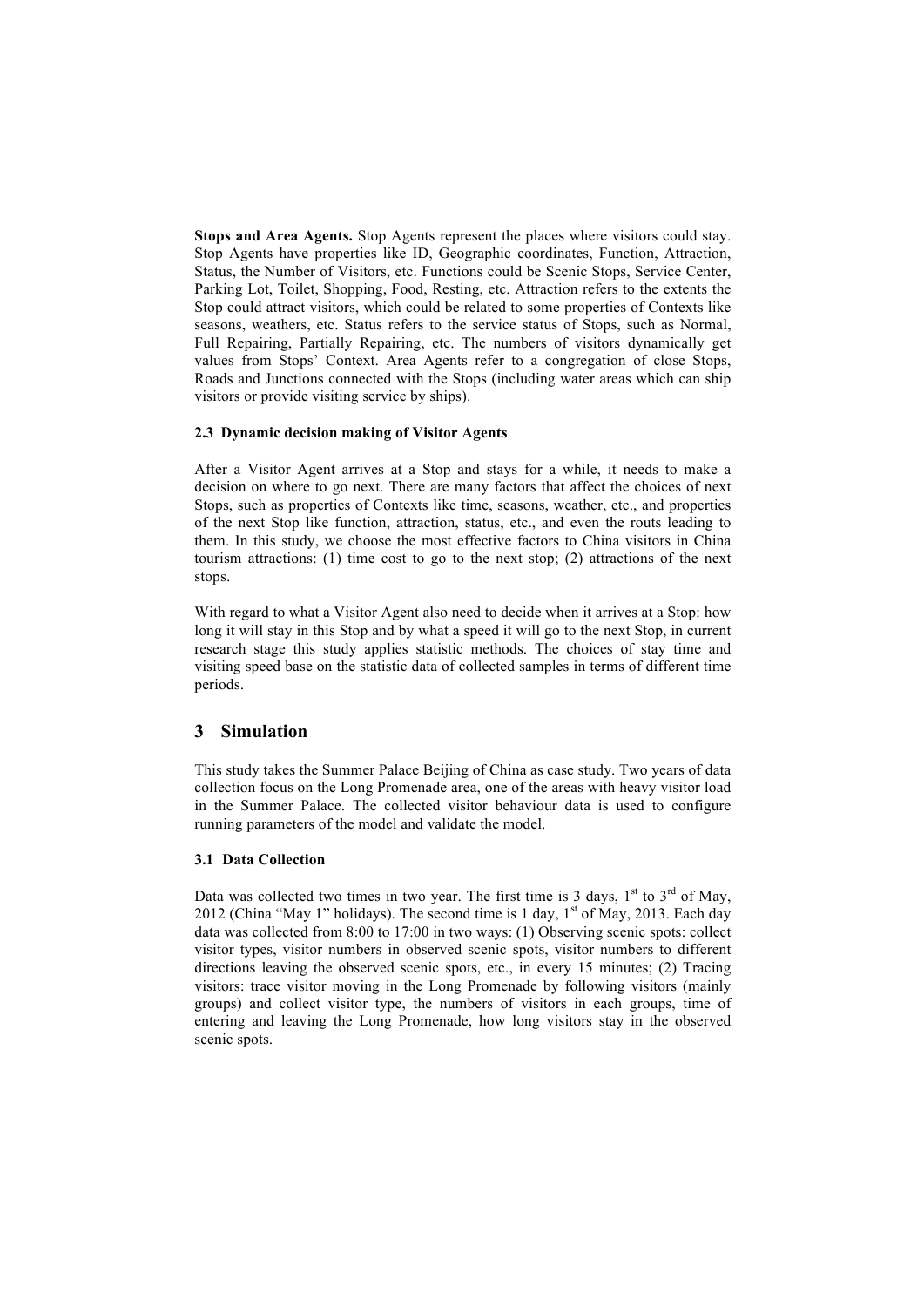#### **3.2 Parameter Configurations**

According to our collected data, most visitors in the Summer Palace in China "May 1" holidays are in a group organized by a Travel Agency. For such a group, visiting time of the Long Promenade is limited, up to one hour according to our survey. Let the time limit of one hour be  $Max_{T}$ . Then the three different time status (sufficient time, enough time and lack of time) is defined as time cost less than, equal to and more than  $Max_{T}/2$ , respectively. When time status are sufficient time and lack of time, the values of  $W_T^t$  and  $W_A^t$  are random under the conditions of  $W_A^t > W_T^t$  and  $W_T^t + W_A^t = 1$ , and  $W_A^t \lt W_T^t$  and  $W_T^t + W_A^t = 1$ , respectively. For simplification,  $V_T^{ij}$  and  $V_A^j$  are defined as monotonic increasing functions with the same value range [10, 100]. The value of  $V_T^{ij}$  represents a ranking score of time cost from Stop *i* to *j*. Divide  $Max_{T}$  into 10 time periods and let  $T_i^j$  be the time cost form Stop *i* to *j*. When  $Max_T - T_i^j$  is in the last divided time period  $[9 * Max_T / 10, Max_T]$ , the value of  $V_T^{ij}$  is 100; when in the first divided time period  $[0,1 * Max_T / 10)$ , the value of  $V_T^{ij}$  is 10; when in the second divided time period  $[1 * Max<sub>T</sub> / 10, 2 * Max<sub>T</sub> / 10)$ , the value of  $V<sub>T</sub><sup>ij</sup>$  is 20; and so on. Therefore, there are 10 possible values of  $V_T^{ij}$ . The value of  $V_A^j$  represents a ranking score of attraction of Stop *j* . Rank all effective Stops which Visitor Agents need to evaluate from 10 to 100 scores. There are 7 such Stops in the Long Promenade area. Let the lowest score be 10 and highest 100. Then the scores of the other 5 Stops are  $10 + k * 90/6(k = 1, 5)$ . Stay time and visiting speed are determined by statistical computing of the collected data.

#### **3.3 Model Running**

According to the collected data, given the number of visitors entering into the studied Long Promenade visiting area (from five directions) and the parameter configurations, the proposed model was implemented and running on our integrated Repast S and ArcGIS simulation platform. When the model is running, the simulation platform system will produce all the simulation data ready for analysis, such as visitor space distribution at a certain time in the studied visiting area, visitor time distribution at a given space (e.g., Stops, or Areas), etc. Basic simulation data can also be computed for further analysis, such as comparisons between two Stops' peak time or the numbers of visitors, or comparisons of a Spot' carrying capacity with its visitor load, etc. Such analyzing results can provide rich management implication for visitor management of China tourism attractions.